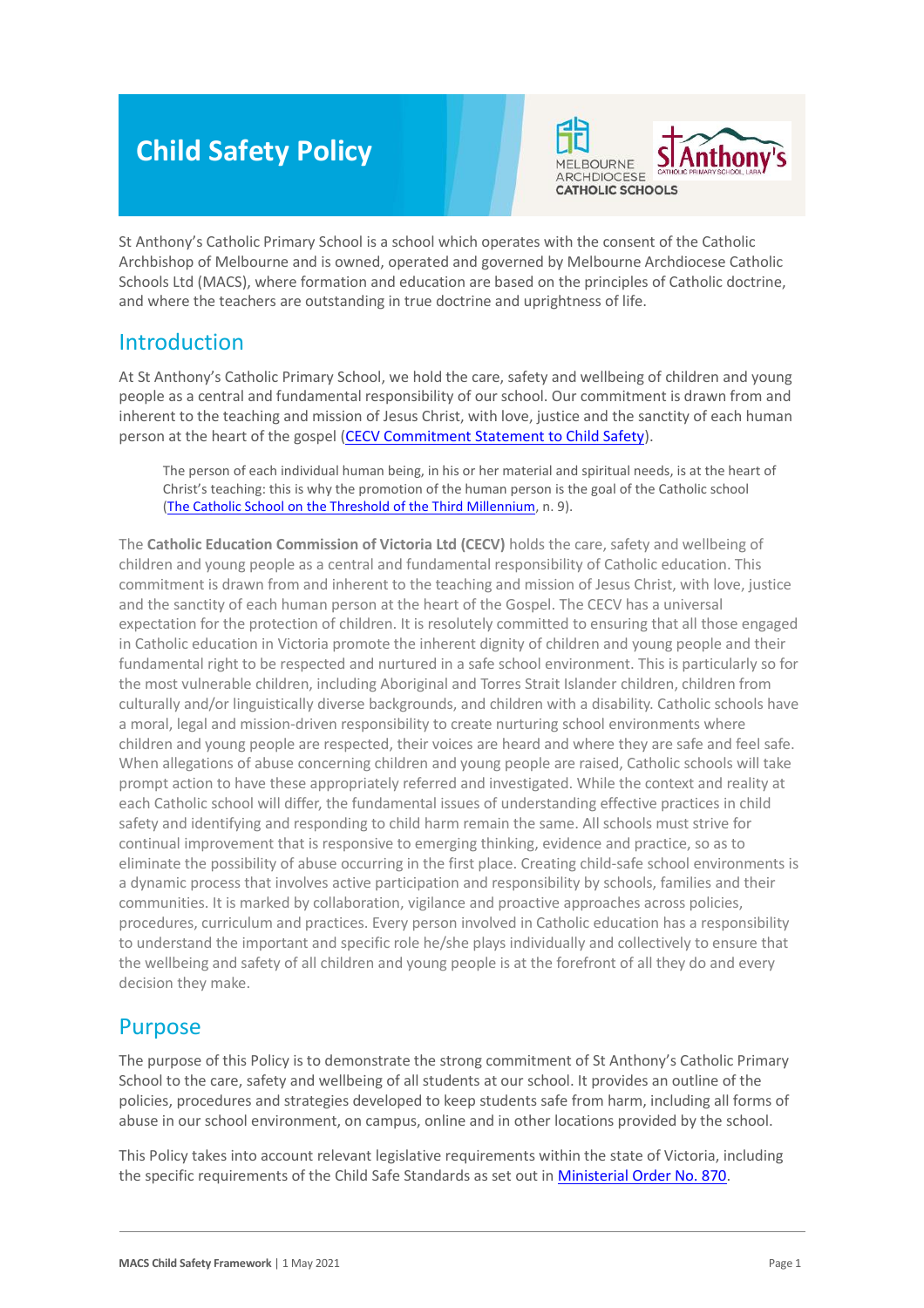This Policy applies to school staff, including school employees, volunteers, contractors and clergy. It should be read in conjunction with the following related school policies and procedures:

- 1. PROTECT: Identifying and Responding to Abuse Reporting obligations
- 2. Child Safety Code of Conduct
- 3. Reportable Conduct Policy.

## **Principles**

Catholic schools have a moral, legal and mission-driven responsibility to create nurturing school environments where children and young people are respected, their voices are heard, and they are safe and feel safe [\(CECV Commitment Statement to Child Safety\)](https://www.cecv.catholic.edu.au/getmedia/b5d43278-51b9-4704-b45a-f14e50546a70/Commitment-Statement-A4.aspx).

The following principles underpin our commitment to child safety at St Anthony's Catholic Primary School:

- All students deserve, as a fundamental right, safety and protection from all forms of abuse and neglect.
- Our school works in partnership with families and the community to ensure that they are engaged in decision-making processes, particularly those that have an impact on child safety and protection.
- All students have the right to a thorough and systematic education in all aspects of personal safety, in partnership with their parents/carers.
- All adults in our school, including teaching and non-teaching staff, clergy, volunteers and contractors, have a responsibility to care for children and young people, to positively promote their wellbeing and to protect them from any kind of harm or abuse.
- The policies, guidelines and codes of conduct for the care, wellbeing and protection of students are based on honest, respectful and trusting relationships between adults and children and young people.
- Policies and practices demonstrate compliance with legislative requirements and cooperation with the Church, governments, the police and human services agencies.
- All persons involved in situations where harm is suspected or disclosed must be treated with sensitivity, dignity and respect.
- Staff, clergy, volunteers, contractors, parents and students should feel free to raise concerns about child safety, knowing these will be taken seriously by school leadership.
- Appropriate confidentiality will be maintained, with information being provided to those who have a right or a need to be informed, either legally or pastorally.

## **Definitions**

**Child** means a child enrolled as a student at the school.

**Child abuse** includes:

- (a) any act committed against a child involving:
	- (i) a sexual offence
	- (ii) an offence under section 49B(2) of the *Crimes Act 1958* (grooming)
- (b) the infliction, on a child, of:
	- (i) physical violence
	- (ii) serious emotional or psychological harm
- (c) serious neglect of a child [\(Ministerial Order No. 870\)](http://www.gazette.vic.gov.au/gazette/Gazettes2016/GG2016S002.pdf).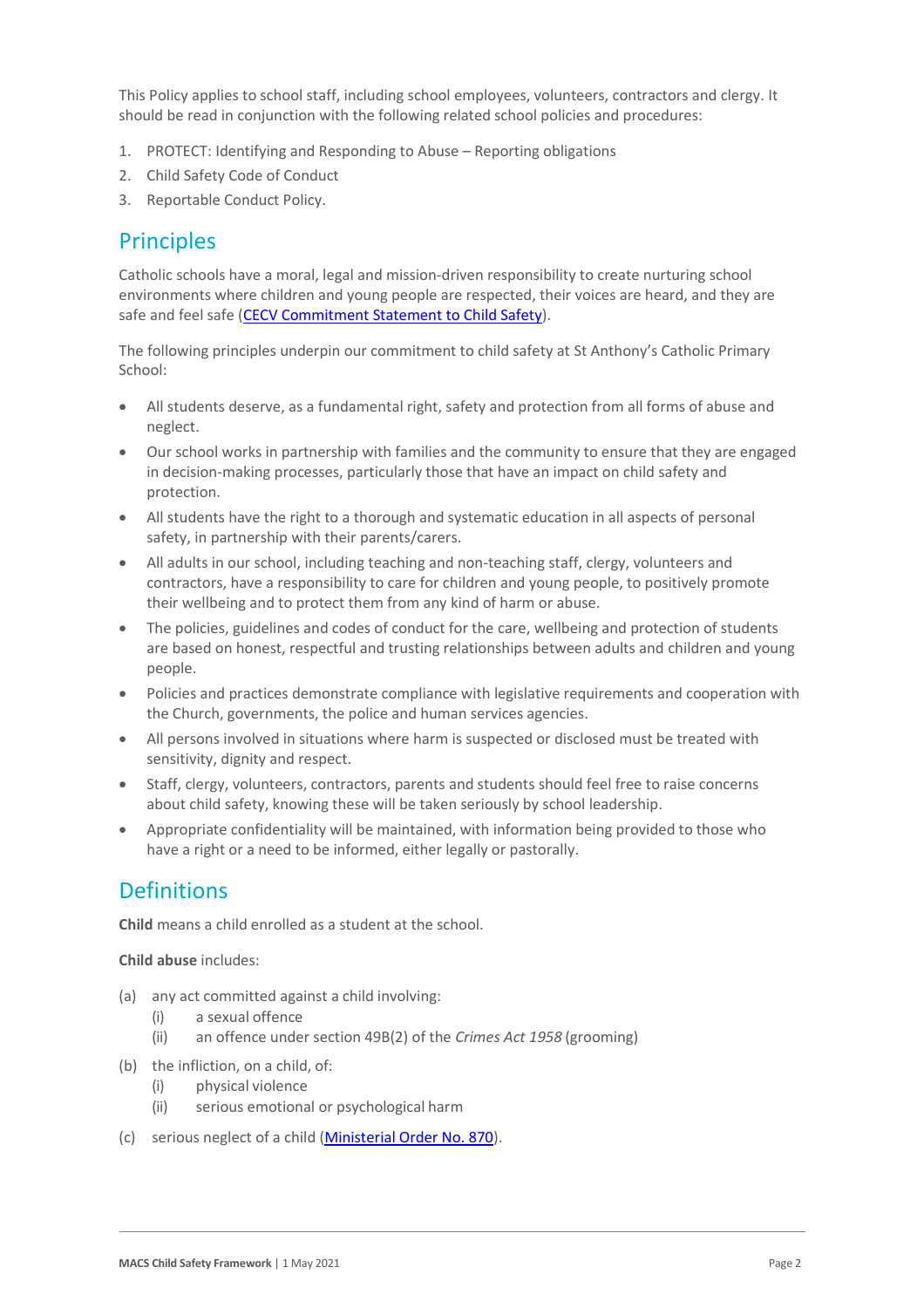**Child safety** encompasses matters related to protecting all children from child abuse, managing the risk of child abuse, providing support to a child at risk of child abuse, and responding to incidents or allegations of child abuse [\(Ministerial Order No. 870\)](http://www.gazette.vic.gov.au/gazette/Gazettes2016/GG2016S002.pdf).

**Child neglect** includes a failure to provide the child with an adequate standard of nutrition, medical care, clothing, shelter or supervision to the extent that the health and physical development of the child is significantly impaired or placed at serious risk (PROTECT: Identifying and responding to all [forms of abuse in Victorian schools\)](http://www.cecv.catholic.edu.au/getmedia/ebe135a4-d1b3-48a0-81fe-50d4fc451bcd/Identifying-and-Responding-to-All-Forms-of-Abuse.aspx#page%3D27).

**Child physical abuse** generally consists of any non-accidental infliction of physical violence on a child by any person [\(PROTECT: Identifying and responding to all forms of abuse in Victorian schools\)](https://www.cecv.catholic.edu.au/getmedia/ebe135a4-d1b3-48a0-81fe-50d4fc451bcd/Identifying-and-Responding-to-All-Forms-of-Abuse.aspx#page%3D15).

**Child sexual abuse** is when a person uses power or authority over a child to involve them in sexual activity. It can include a wide range of sexual activity and does not always involve physical contact or force [\(PROTECT: Identifying and responding to](https://www.cecv.catholic.edu.au/getmedia/ebe135a4-d1b3-48a0-81fe-50d4fc451bcd/Identifying-and-Responding-to-All-Forms-of-Abuse.aspx#page%3D17) all forms of abuse in Victorian schools).

**Emotional child abuse** occurs when a child is repeatedly rejected, isolated or frightened by threats, or by witnessing family violence [\(PROTECT: Identifying and responding to all forms of abuse in Victorian schools\)](https://www.cecv.catholic.edu.au/getmedia/ebe135a4-d1b3-48a0-81fe-50d4fc451bcd/Identifying-and-Responding-to-All-Forms-of-Abuse.aspx#page%3D26).

**Grooming** is when a person engages in predatory conduct to prepare a child for sexual activity at a later date. It can include communication and/or attempting to befriend or establish a relationship or other emotional connection with the child or their parent/carer [\(PROTECT: Identifying and responding](https://www.cecv.catholic.edu.au/getmedia/ebe135a4-d1b3-48a0-81fe-50d4fc451bcd/Identifying-and-Responding-to-All-Forms-of-Abuse.aspx#page%3D20)  [to all forms of abuse in Victorian schools\)](https://www.cecv.catholic.edu.au/getmedia/ebe135a4-d1b3-48a0-81fe-50d4fc451bcd/Identifying-and-Responding-to-All-Forms-of-Abuse.aspx#page%3D20).

**Mandatory reporting:** The legal requirement under the *Children, Youth and Families Act 2005* (Vic.) to protect children from harm relating to physical and sexual abuse. The Principal, registered teachers and early childhood teachers, school counsellors, religious clergy, medical practitioners and nurses at a school are mandatory reporters under this Act [\(PROTECT: Identifying and responding to all forms of](http://www.cecv.catholic.edu.au/getmedia/ebe135a4-d1b3-48a0-81fe-50d4fc451bcd/Identifying-and-Responding-to-All-Forms-of-Abuse.aspx#page%3D8)  [abuse in Victorian schools\)](http://www.cecv.catholic.edu.au/getmedia/ebe135a4-d1b3-48a0-81fe-50d4fc451bcd/Identifying-and-Responding-to-All-Forms-of-Abuse.aspx#page%3D8).

**Reasonable belief:** When school staff are concerned about the safety and wellbeing of a child or young person, they must assess that concern to determine if a report should be made to the relevant agency. This process of considering all relevant information and observations is known as forming a reasonable belief. A 'reasonable belief' or a 'belief on reasonable grounds' is not the same as having proof, but is more than mere rumour or speculation. A reasonable belief is formed if a reasonable person in the same position would have formed the belief on the same grounds [\(PROTECT: Identifying and](http://www.cecv.catholic.edu.au/getmedia/ebe135a4-d1b3-48a0-81fe-50d4fc451bcd/Identifying-and-Responding-to-All-Forms-of-Abuse.aspx#page%3D35)  [responding to all forms of abuse in Victorian schools\)](http://www.cecv.catholic.edu.au/getmedia/ebe135a4-d1b3-48a0-81fe-50d4fc451bcd/Identifying-and-Responding-to-All-Forms-of-Abuse.aspx#page%3D35).

**Reportable conduct:** Five types of reportable conduct are listed in the *Child Wellbeing and Safety Act 2005* (Vic.) (as amended by the *Children Legislation Amendment (Reportable Conduct) Act 2017*). These include:

- 1. sexual offences (against, with or in the presence of a child)
- 2. sexual misconduct (against, with or in the presence of a child)
- 3. physical violence (against, with or in the presence of a child)
- 4. behaviour that is likely to cause significant emotional or psychological harm
- 5. significant neglect.

**School environment** means any physical or virtual place made available or authorised by the school governing authority for use by a child during or outside school hours, including:

- a campus of the school
- online school environments (including email and intranet systems)
- other locations provided by the school for a child's use (including, without limitation, locations used for school camps, sporting events, excursions, competitions and other events) (Ministerial [Order No. 870\)](http://www.gazette.vic.gov.au/gazette/Gazettes2016/GG2016S002.pdf).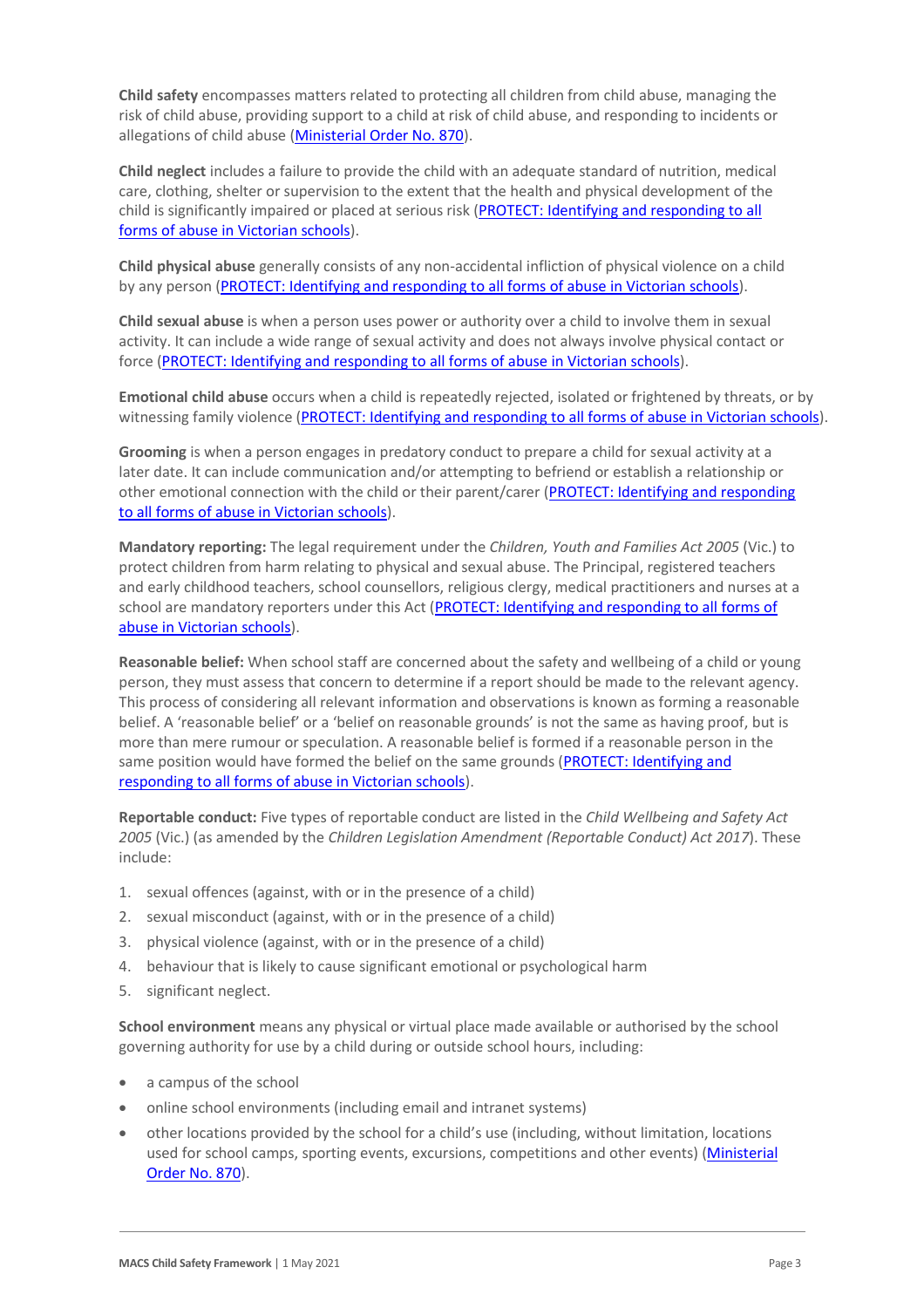**School staff** means an individual working in a school environment who is:

- directly engaged or employed by a school governing authority
- a volunteer or a contracted service provider (whether or not a body corporate or any other person is an intermediary)
- a minister of religion [\(Ministerial Order No. 870\)](http://www.gazette.vic.gov.au/gazette/Gazettes2016/GG2016S002.pdf).

### Policy commitments

All students enrolled at St Anthony's Catholic Primary School have the right to feel safe and be safe. The wellbeing of children in our care will always be our first priority and we do not and will not tolerate child abuse. We aim to create a child-safe and child-friendly environment where children are free to enjoy life to the full without any concern for their safety. There is particular attention paid to the most vulnerable children, including Aboriginal and Torres Strait Islander children, children from culturally and/or linguistically diverse backgrounds, and children with a disability.

#### **Our commitment to our students**

- We commit to the safety and wellbeing of all children and young people enrolled in our school.
- We commit to providing children and young people with positive and nurturing experiences.
- We commit to listening to children and young people, and empowering them by taking their views seriously and addressing any concerns that they raise with us.
- We commit to taking action to ensure that children and young people are protected from abuse or harm.
- We commit to teaching children and young people the necessary skills and knowledge to understand and maintain their personal safety and wellbeing.
- We commit to seeking input and feedback from students regarding the creation of a safe school environment.

#### **Our commitment to parents and carers**

- We commit to communicating honestly and openly with parents and carers about the wellbeing and safety of their children.
- We commit to engaging with, and listening to, the views of parents and carers about our child safety practice, policies and procedures.
- We commit to transparency in our decision-making with parents and carers where it will not compromise the safety of children or young people.
- We commit to acknowledging the cultural diversity of students and families, and being sensitive to how this may impact on student safety issues.
- We commit to continuously reviewing and improving our systems to protect children from abuse.

### **Our commitment to our school staff (school employees, volunteers, contractors and clergy)**

- We commit to providing all St Anthony's Catholic Primary School staff with the necessary support to enable them to fulfil their roles. This will include regular and appropriate learning opportunities.
- We commit to providing regular opportunities to clarify and confirm policy and procedures in relation to child safety, and young people's protection and wellbeing. This will include annual training in the principles and intent of the Child Safety Policy and Child Safety Code of Conduct, and staff responsibilities to report concerns.
- We commit to listening to all concerns voiced by St Anthony's Catholic Primary School staff, clergy, volunteers and contractors about keeping children and young people safe from harm.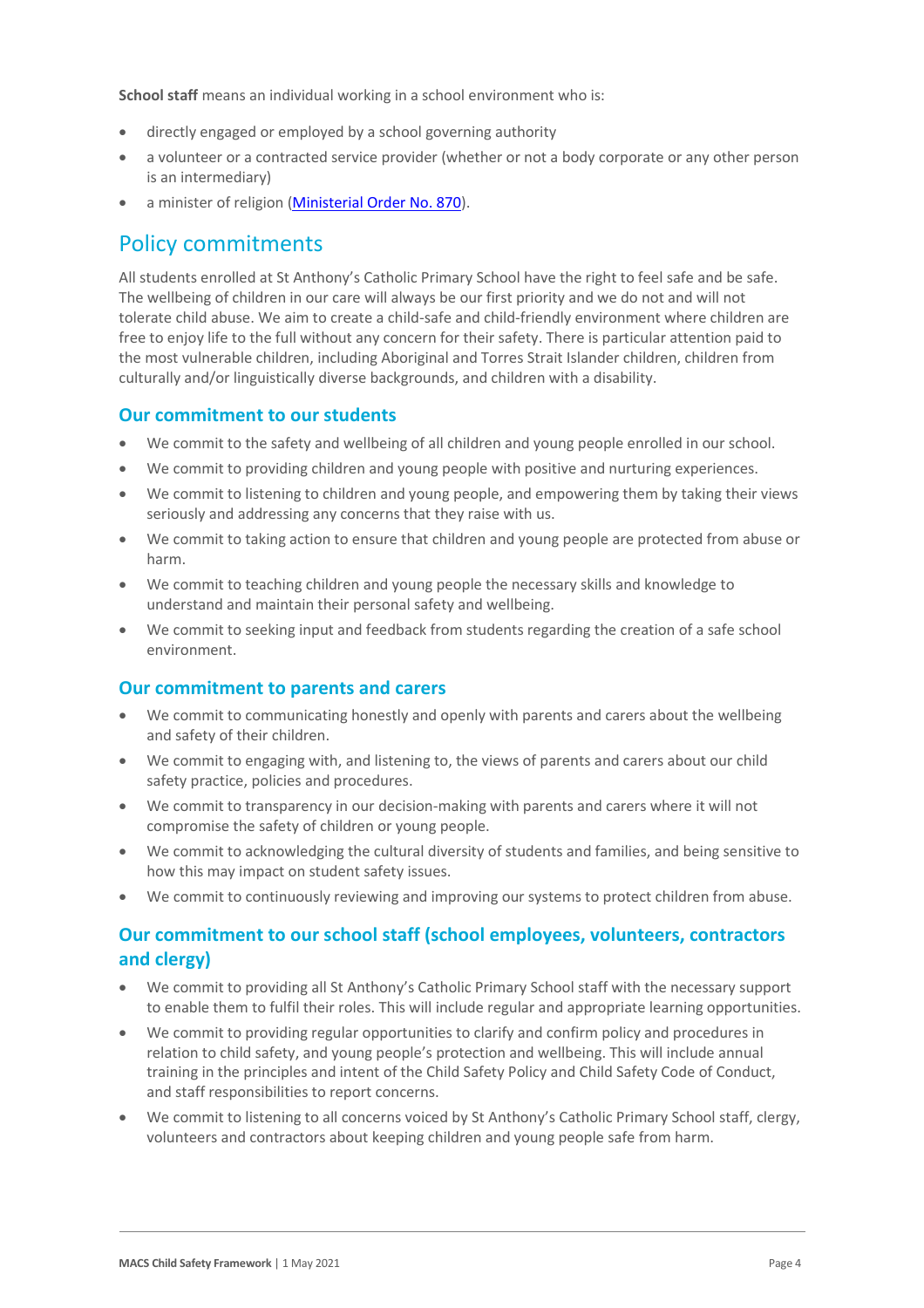• We commit to providing opportunities for St Anthony's Catholic Primary School school employees, volunteers, contractors and clergy to receive formal debriefing and counselling arising from incidents of the abuse of a child or young person.

*You may wish to add further school commitments developed in consultation with your community.*

## Responsibilities and organisational arrangements

Everyone employed or volunteering at St Anthony's Catholic Primary School has a responsibility to understand the important and specific role they play individually and collectively to ensure that the wellbeing and safety of all students is at the forefront of all they do and every decision they make [\(CECV Commitment Statement to Child Safety\)](https://www.cecv.catholic.edu.au/getmedia/b5d43278-51b9-4704-b45a-f14e50546a70/Commitment-Statement-A4.aspx).

The school has allocated roles and responsibilities for child safety as follows:

| Principal                             | The Principal, the school governing authority and school         |
|---------------------------------------|------------------------------------------------------------------|
| Deputy Principal - delegate to the    | leaders at St Anthony's Catholic Primary School recognise their  |
| principal in the principal's absence. | particular responsibility to ensure the development of           |
|                                       | preventative and proactive strategies that promote a culture     |
|                                       | of openness, awareness of and shared responsibility for child    |
|                                       | safety.                                                          |
|                                       | <b>Responsibilities include:</b>                                 |
|                                       | - creating an environment for children and young people to be    |
|                                       | safe and to feel safe                                            |
|                                       | - upholding high principles and standards for all staff, clergy, |
|                                       | volunteers, and contractors                                      |
|                                       | - promoting models of behaviour between adults and children      |
|                                       | and young people based on mutual respect and consideration       |
|                                       | ensuring thorough and rigorous practices are applied in the      |
|                                       | recruitment, screening and ongoing professional learning of      |
|                                       | staff                                                            |
|                                       | - ensuring that school personnel have regular and appropriate    |
|                                       | learning to develop their knowledge of, openness to and ability  |
|                                       | to address child safety matters                                  |
|                                       | - providing regular opportunities to clarify and confirm         |
|                                       | legislative obligations, policy and procedures in relation to    |
|                                       | child and young people's protection and wellbeing                |
|                                       | - ensuring the school meets the specific requirements of the     |
|                                       | Victorian Child Safe Standards as set out in Ministerial Order   |
|                                       | No. 870.                                                         |
|                                       | - ensuring the school takes specific action to protect children  |
|                                       | from abuse in line with the three new criminal offences          |
|                                       | introduced under the Crimes Act 1958 (Vic.) and in line with     |
|                                       | the PROTECT: Identifying and responding to all forms of abuse    |
|                                       | in Victorian schools.                                            |
| All staff including teachers, school  | Responsibilities of school staff (school employees, volunteers,  |
| officers, cleaners, maintenance       | contractors and clergy) include:                                 |
| personnel, volunteers and             | - treating children and young people with dignity and respect,   |
| occasional helpers.                   | acting with propriety, providing a duty of care, and protecting  |
|                                       | children and young people in their care                          |
| All parish staff who may have         | - following the legislative and internal school processes in the |
| contact with the school on            | course of their work, if they form a reasonable belief that a    |
| occasion                              | child or young person has been or is being abused or neglected   |
|                                       | - maintaining National Police checks and WWCC as applicable      |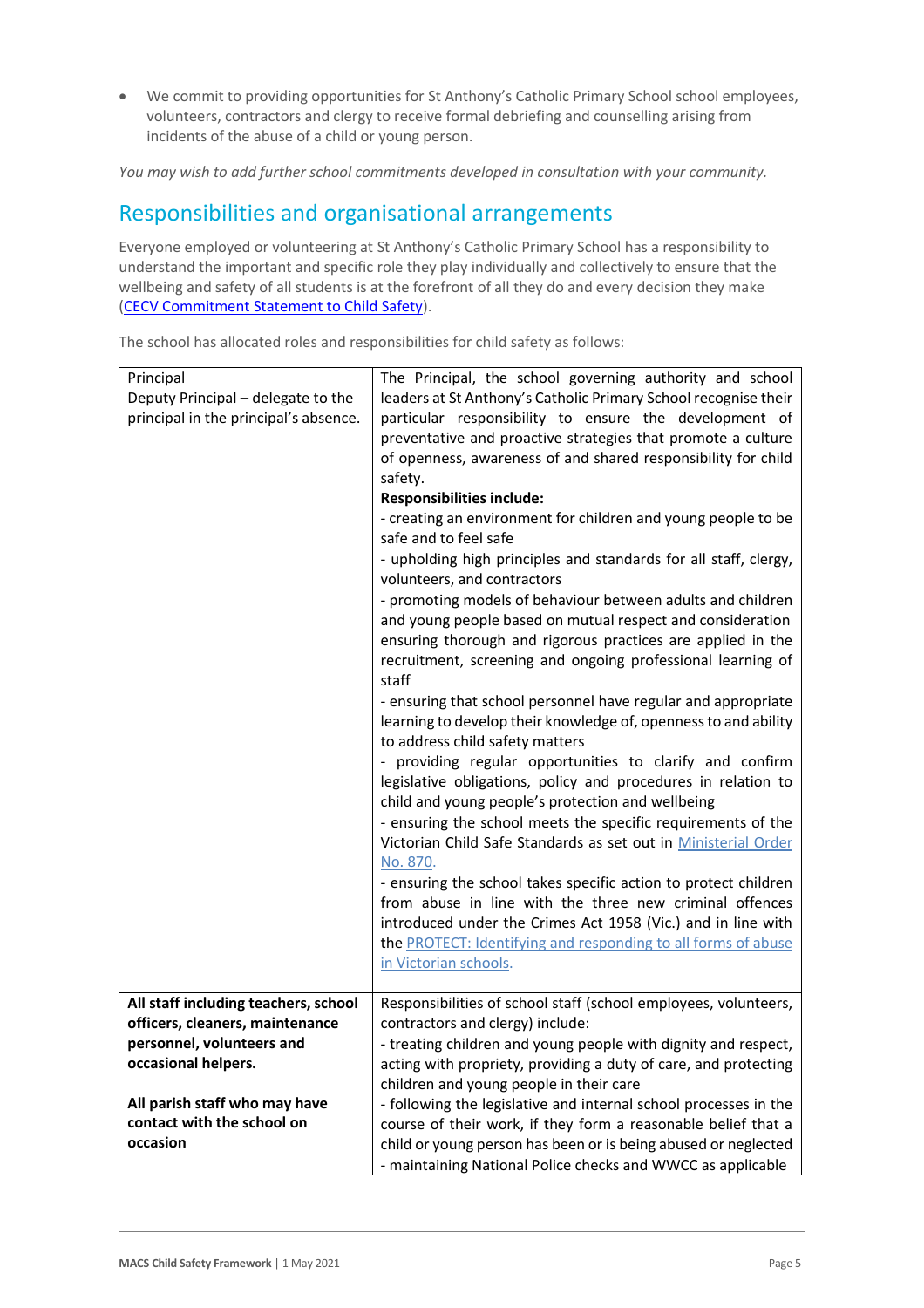|                                                           | providing a physically and psychologically safe environment<br>where the wellbeing of children and young people is nurtured<br>undertaking regular training and education in order to<br>understand their individual responsibilities in relation to child<br>safety and the wellbeing of children and young people<br>- assisting children and young people to develop positive,<br>responsible and caring attitudes and behaviours which<br>recognise the rights of all people to be safe and free from<br>abuse<br>adhering to the school's Child Safety Code of Conduct.<br>- Respond appropriately to any disclosure regarding the abuse<br>of a child                                                                                                                                                                                                                                                                                                                                                                                                                                                                                                                                                                                                                                                                                                                                                                                                                                                                                                                                   |
|-----------------------------------------------------------|-----------------------------------------------------------------------------------------------------------------------------------------------------------------------------------------------------------------------------------------------------------------------------------------------------------------------------------------------------------------------------------------------------------------------------------------------------------------------------------------------------------------------------------------------------------------------------------------------------------------------------------------------------------------------------------------------------------------------------------------------------------------------------------------------------------------------------------------------------------------------------------------------------------------------------------------------------------------------------------------------------------------------------------------------------------------------------------------------------------------------------------------------------------------------------------------------------------------------------------------------------------------------------------------------------------------------------------------------------------------------------------------------------------------------------------------------------------------------------------------------------------------------------------------------------------------------------------------------|
| Child Safety Officers -<br>(Principal & Deputy Principal) | - Understanding and following the school's<br>Policy. Child Protection - Reporting Obligations<br>- Ensure that Child safety documentation is updated regularly<br>and made available to all stakeholders<br>- Provide training opportunities for staff regarding the school's<br>policies and the obligations of staff<br>- Ensure that all staff and contractors have a copy of Child<br>safety Code of Conduct and that these have been signed<br>- Complete a comprehensive Child Safety Risk Assessment<br>matrix and update this each year<br>- Ensure that there are materials for staff to access in case that<br>they need to go over the Response to Child Abuse processes<br>and obligations<br>- Be a support to staff who have had a disclosure made to them<br>about a child abuse instance, or who have formed a belief that<br>an abuse is occurring because of their observations<br>- Ensure that details records are maintained of any suspicions<br>that staff may have and any disclosures to staff re child abuse<br>- Ensure that all processes are undertaken in accord with the<br>requirements as set out.<br>- To support students who disclose child abuse in relation to<br>self or others.<br>- Ensure that the victims of abuse are supported in any way<br>possible and are removed from harms way if the situation is<br>occurring at school<br>- To facilitate discussion and clarification of what has happened<br>with teachers, student and parents.<br>- If the report is about a staff member $-$ ensure that proper<br>protocols Eg: informing police |

### **Guide to responsibilities of school leadership**

The Principal, the school governing authority and school leaders at St Anthony's Catholic Primary School recognise their particular responsibility to ensure the development of preventative and proactive strategies that promote a culture of openness, awareness of and shared responsibility for child safety. Responsibilities include:

- creating an environment for children and young people to be safe and to feel safe
- upholding high principles and standards for all staff, clergy, volunteers and contractors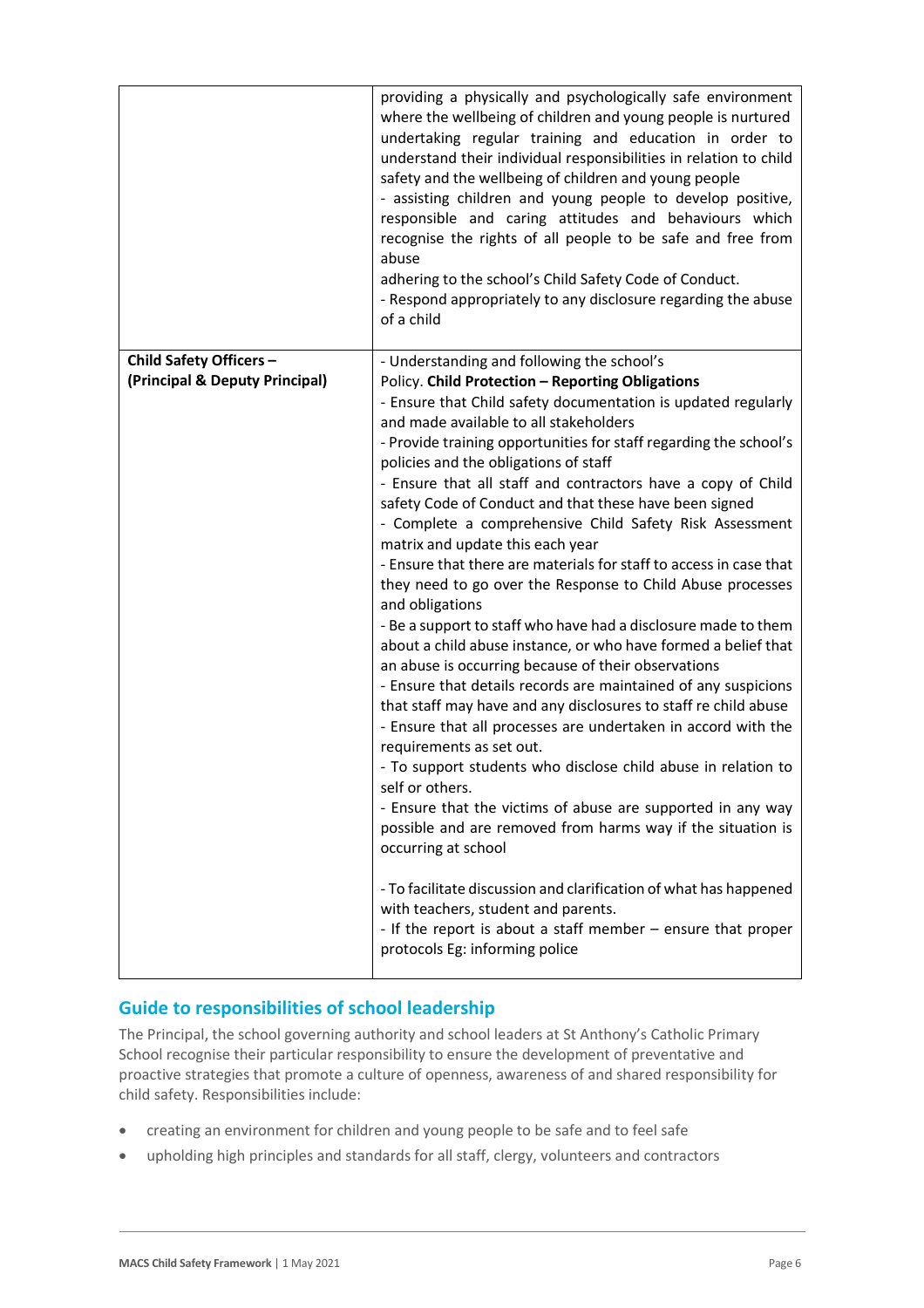- promoting models of behaviour between adults and children and young people based on mutual respect and consideration
- ensuring thorough and rigorous practices are applied in the recruitment, screening and ongoing professional learning of staff
- ensuring that school personnel have regular and appropriate learning to develop their knowledge of, openness to and ability to address child safety matters
- providing regular opportunities to clarify and confirm legislative obligations, policy and procedures in relation to children and young people's protection and wellbeing
- ensuring the school meets the specific requirements of the Victorian Child Safe Standards as set out i[n Ministerial Order No. 870](http://www.gazette.vic.gov.au/gazette/Gazettes2016/GG2016S002.pdf)
- ensuring the school takes specific action to protect children from abuse in line with the three new criminal offences introduced under the *Crimes Act 1958* (Vic.) and in line with [PROTECT:](http://www.cecv.catholic.edu.au/getmedia/ebe135a4-d1b3-48a0-81fe-50d4fc451bcd/Identifying-and-Responding-to-All-Forms-of-Abuse.aspx)  [Identifying and responding to all forms of abuse in Victorian schools.](http://www.cecv.catholic.edu.au/getmedia/ebe135a4-d1b3-48a0-81fe-50d4fc451bcd/Identifying-and-Responding-to-All-Forms-of-Abuse.aspx)

### **Guide to responsibilities of school staff**

Responsibilities of school staff (school employees, volunteers, contractors and clergy) include:

- treating children and young people with dignity and respect, acting with propriety, providing a duty of care, and protecting children and young people in their care
- following the legislative and internal school policies, procedures and processes in the course of their work, if they form a reasonable belief that a child or young person has been or is being abused or neglected
- providing a physically and psychologically safe environment where the wellbeing of children and young people is nurtured
- undertaking regular training and education in order to understand their individual responsibilities in relation to child safety, and the wellbeing of children and young people
- assisting children and young people to develop positive, responsible and caring attitudes and behaviours which recognise the rights of all people to be safe and free from abuse
- following the school's Child Safety Code of Conduct.

*You may wish to include a further responsibility of school staff in your context.*

#### **Organisational arrangements**

The Principal has the overall leadership role in monitoring and responding to the policy, procedures and practices for child safety in St Anthony's Catholic Primary School in accordance with this Policy.

*Edit the sample text below to reflect the specific organisational arrangements for child safety at your school. This may include the appointment of a Child Safety Lead and the creation of a Child Safety Team or Committee.*

We have appointed a Child Safety Lead/Officer and the role description is available in the staff handbook:

- The Child Safety Team assists the Principal.
- The Child Safety Team works in identifying and mitigating risks in child safety.
- The Child Safety Team also supports the Principal to monitor implementation of school policies, procedures and practices and to identify professional learning.

St Anthony's Catholic Primary School's website and newsletter will provide information to keep parents and carers informed of child safety commitments, procedures and arrangements.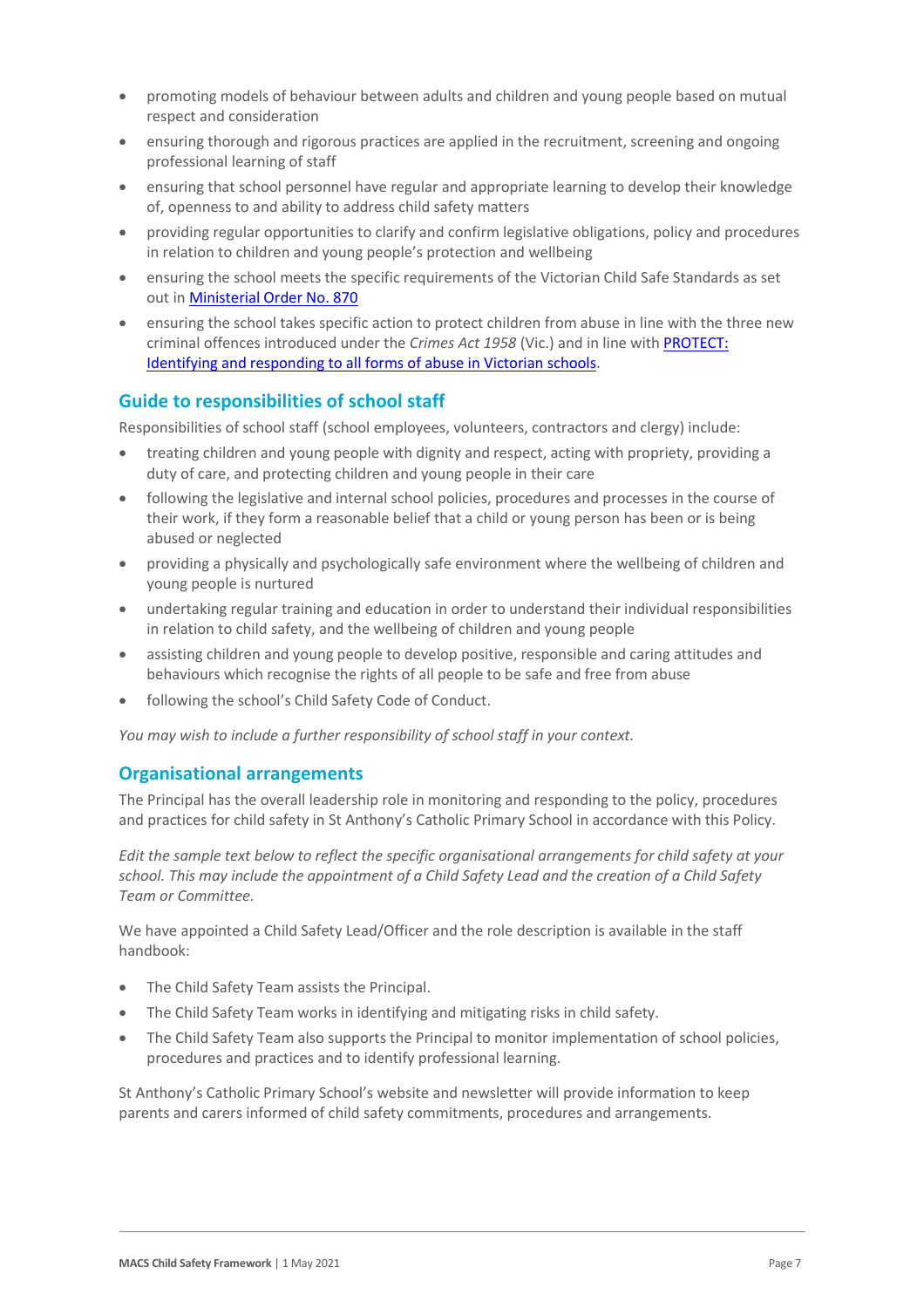## Expectation of our school staff – Child Safety Code of Conduct

At St Anthony's Catholic Primary School, we expect school employees, volunteers, contractors and clergy to proactively ensure the safety of students at all times and to take appropriate action if there are concerns about the safety of any child at the school. All school staff must remain familiar with the relevant laws, the code of conduct, and policies and procedures in relation to child protection, and comply with all requirements. We have developed a **Child Safety Code of Conduct**, which recognises the critical role that school staff play in protecting the students in our care and establishes clear expectations of school employees, volunteers, contractors and clergy for appropriate behaviour with children in order to safeguard them against abuse and/or neglect.

Our Code also protects school staff through clarification of acceptable and unacceptable behaviour.

## Student safety and participation

At St Anthony's Catholic Primary School, we actively encourage all students to openly express their views and feel comfortable about giving voice to the things that are important to them.

We teach students about what they can do if they feel unsafe and enable them to understand, identify, discuss and report their concerns. We listen to and act on any concerns students, or their parents or carers, raise with us.

The curriculum design integrates appropriate knowledge and skills to enhance students' understanding of being safe. Teaching and learning strategies that acknowledge and support student agency and voice are implemented.

We have developed appropriate education about:

- standards of behaviour for students attending our school
- healthy and respectful relationships (including sexuality)
- resilience
- child abuse awareness and prevention.

## Reporting and responding

Our school records any child safety complaints, disclosures or breaches of the Child Safety Code of Conduct, and stores the records in accordance with security and privacy requirements. Our school complies with legal obligations that relate to managing the risk of child abuse under the *Children, Youth and Families Act 2005* (Vic.), the *Crimes Act 1958* (Vic.) and the recommendations of the *[Betrayal of Trust](http://www.parliament.vic.gov.au/fcdc/article/1788)* report.

Child protection reporting obligations fall under separate pieces of legislation with differing reporting requirements.

Our school's **PROTECT: Identifying and Responding to Abuse – Reporting obligations** [Add a hyperlink to your school's latest version of PROTECT: Identifying and Responding to Abuse – Reporting obligations], updated on [insert date], sets out the actions required under the relevant legislation when there is a reasonable belief that a child at our school is in need of protection or a criminal offence has been committed, and provides guidance and procedures on how to make a report.

Our policy assists staff, volunteers and families to:

- identify the indicators of a child or young person who may be in need of protection
- understand how a reasonable belief is formed
- make a report of a child or young person who may be in need of protection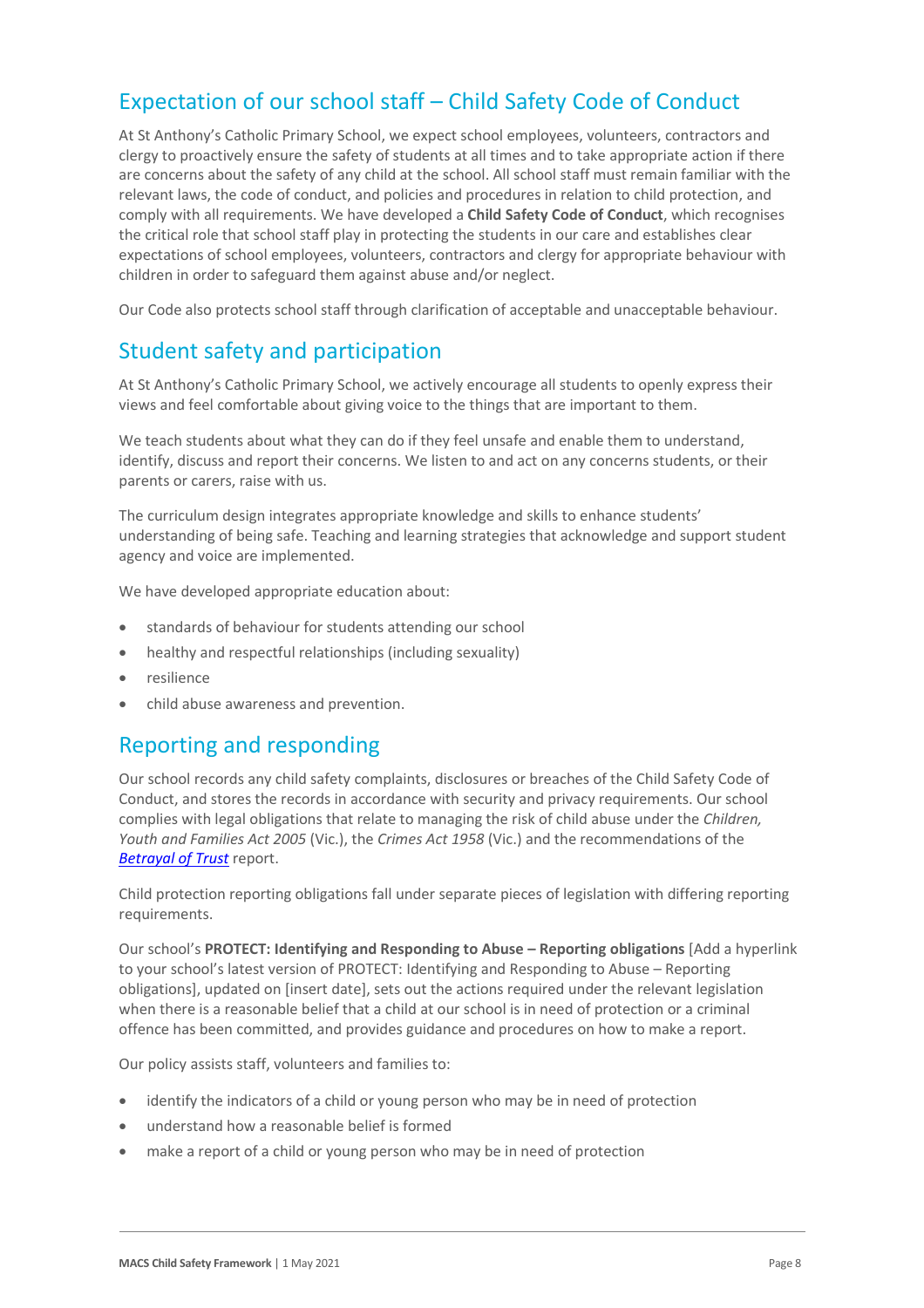• comply with mandatory reporting obligations under child protection law, and their legal obligations relating to child abuse and grooming under criminal law.

Our school has also established additional internal procedures and processes to help ensure that appropriate action is taken to respond to concerns about the wellbeing and/or safety of a student.

*Add information about any additional, related internal reporting processes that your school may have. This may include information about who to approach and steps to take when employees or volunteers have a concern, and notifying a Child Safety Lead and/or a member of the school leadership team.*

At St Anthony's Catholic Primary School, if any member of our school community has concerns for a child's safety they need to discuss, they can notify the school Principal and the Deputy Principal.

If the Principal or Deputy Principal is not available, then it should be discussed with a member of the school leadership team. Alternatively, any member of the school community may report directly to the responsible authority.

The staff member, supported by the Principal or designated Child Safety Officer will follow the step-bystep guide to making a report as outlined in the Four Critical Actions for Schools: Responding to [Incidents, Disclosures and Suspicions of Child Abuse.](https://www.education.vic.gov.au/Documents/about/programs/health/protect/FourCriticalActions_ChildAbuse.pdf)

## Screening and recruitment of school staff

St Anthony's Catholic Primary School will apply thorough and rigorous screening processes in the recruitment of employees and volunteers involved in child-connected work. Our commitment to child safety and our screening requirements are included in all advertisements for such employee, contractor and volunteer positions, and all applicants are provided with copies of the school's Child Safety Code of Conduct and the Child Safety Policy.

Each job description for staff involved in child-connected work has a clear statement that sets out the requirements, duties and responsibilities regarding child safety for those in that role and the occupant's essential qualifications, experience and attributes in relation to child safety and wellbeing.

When recruiting and selecting employees, contractors and volunteers involved in child-connected work, we make all reasonable efforts to gather, verify and record the following information about any person we propose to engage:

- confirm the applicant's Working with Children Check and National Police Check status and/or professional registration (as relevant)
- obtain proof of personal identity and any professional or other qualifications
- verify the applicant's history of work involving children
- obtain references that address the applicant's suitability for the job and working with children.

We will also ensure that appropriate supervision or support arrangements are in place in relation to the induction of new school staff into the school's policies, codes, practices and procedures governing child safety and child-connected work.

We have procedures and processes for monitoring and assessing the continuing suitability of school staff to work with children, including regular reviews of the status of Working with Children Checks and staff professional registration requirements such as Victorian Institute of Teaching (VIT) registration.

St Anthony's Catholic Primary School implements the following CECV guidelines:

- *Guidelines on the Employment of Staff in Catholic Schools*
- *Guidelines on the Engagement of Volunteers in Catholic Schools*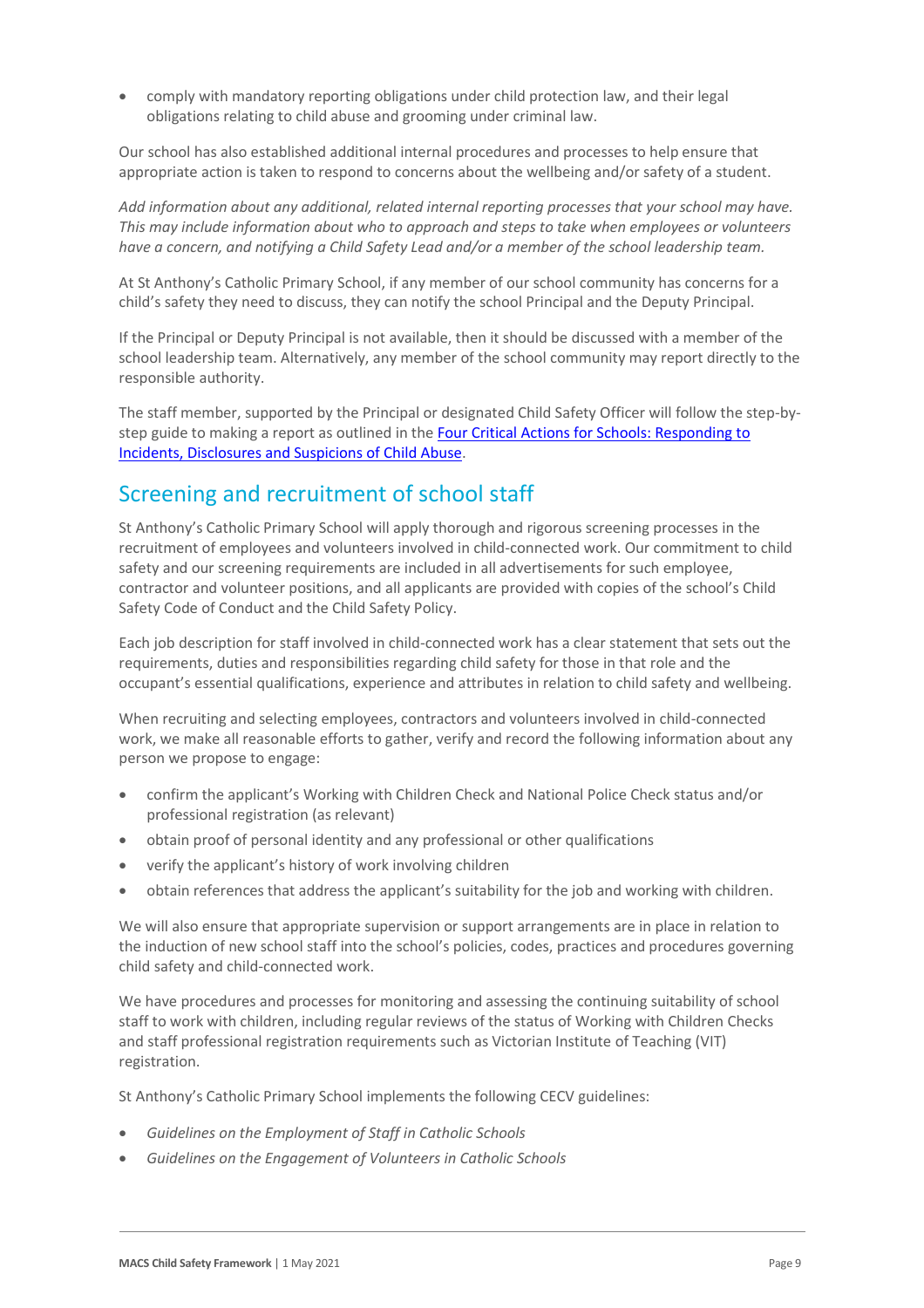- *Guidelines on the Engagement of Contractors in Catholic Schools*
- *NDIS/External Providers: Guidelines for Schools*.

## Child safety – education and training for school staff

St Anthony's Catholic Primary School provides employees, volunteers and clergy with regular and appropriate opportunities to develop their knowledge of, openness to and ability to address child safety matters. This includes induction, ongoing training and professional learning to ensure that everyone understands their professional and legal obligations and responsibilities, and the procedures for reporting suspicion of child abuse and neglect.

At least annually, our professional learning and training addresses:

- staff's individual and collective obligations and responsibilities for managing the risk of child abuse
- child abuse risks in the school environment
- our school's current child safety standards.

### Risk management

At St Anthony's Catholic Primary School, we are committed to proactively and systematically identifying and assessing risks to student safety across our whole school environment, and reducing or eliminating (where possible) all potential sources of harm. We document, implement, monitor and periodically review our risk management strategies for child safety, and ensure that the strategies change as needed and as new risks arise.

*Include a statement about the structure and process you will establish to identify and manage risks. This may be a Child Safety Team or a Risk Subcommittee.*

## Relevant legislation

- *Children, Youth and Families Act 2005* (Vic.)
- *Child Wellbeing and Safety Act 2005* (Vic.)
- *Working with Children Act 2005* (Vic.)
- *Education and Training Reform Act 2006* (Vic.)
- *Education and Training Reform Regulations 2017* (Vic.)
- *Equal Opportunity Act 2010* (Vic.)
- *Privacy Act 1988* (Cth)
- *Crimes Act 1958* (Vic.) Three new criminal offences have been introduced under this Act:
- 1. [Failure to disclose offence:](https://www.justice.vic.gov.au/safer-communities/protecting-children-and-families/failure-to-disclose-offence#%3A~%3Atext%3DIn%202014%2C%20the%20law%20in%20Victoria%20was%20changed%2Coffended%20against%20a%20child%20under%2016%20in%20Victoria) Any adult who forms a reasonable belief that a sexual offence has been committed by an adult against a child under 16 has an obligation to report that information to police. Failure to disclose the information to police is a criminal offence.
- 2. [Failure to protect offence:](https://www.justice.vic.gov.au/safer-communities/protecting-children-and-families/failure-to-protect-a-new-criminal-offence-to#%3A~%3Atext%3DFailure%20to%20protect%3A%20a%20new%20criminal%20offence%20to%2Cfrom%20sexual%20abuse%20and%20exposure%20to%20sexual%20offenders) This offence will apply where there is a substantial risk that a child under the age of 16 under the care, supervision or authority of a relevant organisation will become a victim of a sexual offence committed by an adult associated with that organisation. A person in a position of authority in the organisation will commit the offence if they know of the risk of abuse and have the power or responsibility to reduce or remove the risk, but negligently fail to do so.
- 3. [Grooming offence:](https://www.justice.vic.gov.au/safer-communities/protecting-children-and-families/grooming-offence) This offence targets predatory conduct designed to facilitate later sexual activity with a child. Grooming can be conducted in person or online, for example via interaction through social media, web forums and emails.